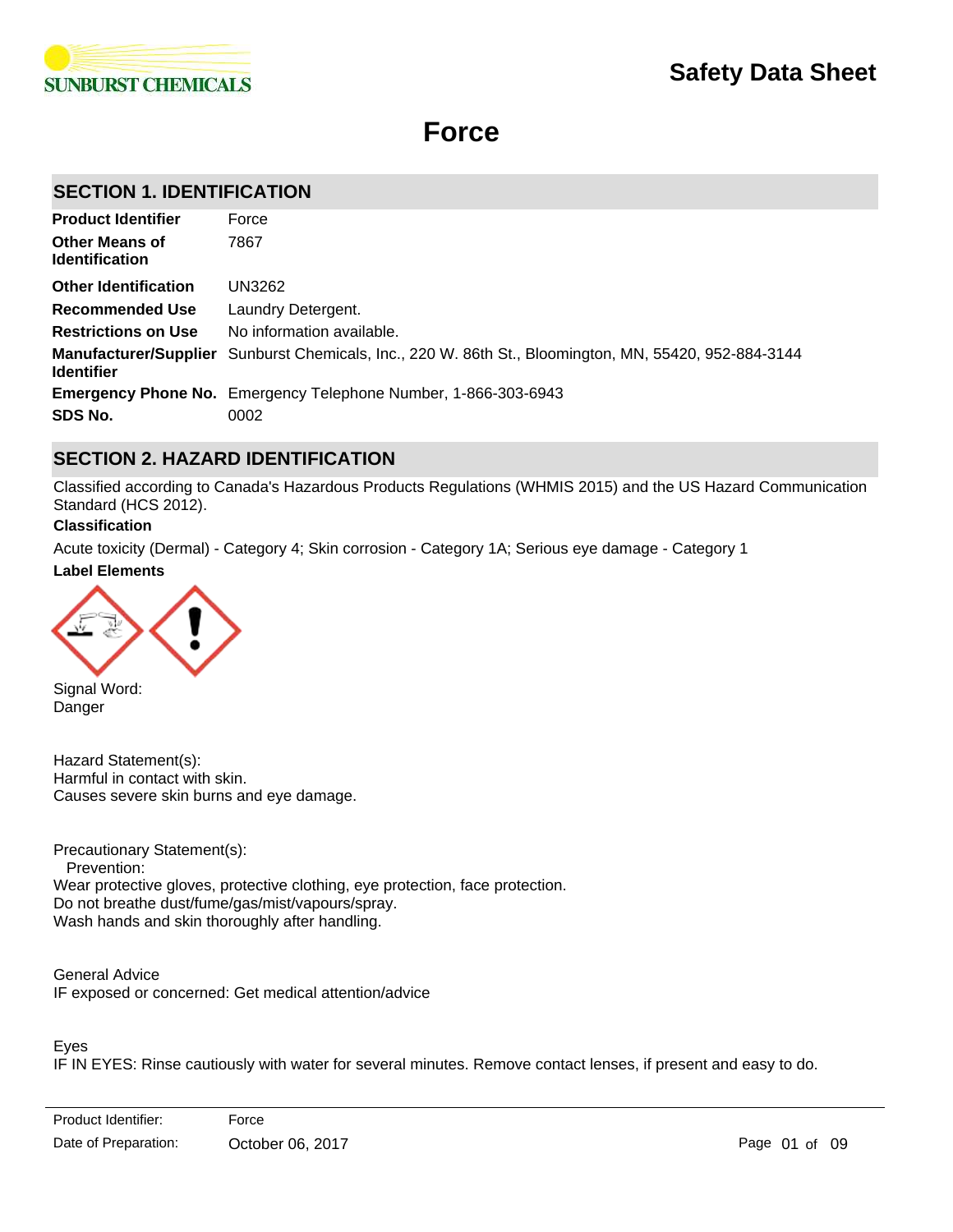Continue rinsing. Immediately call a POISON CENTRE or doctor.

# **Skin**

IF ON SKIN: Wash with plenty of water.

Take off contaminated clothing and wash it before reuse.

Inhalation

IF INHALED: Remove person to fresh air and keep comfortable for breathing.

**Ingestion** IF SWALLOWED: Immediately call a POISON CENTRE or doctor. IF SWALLOWED: Rinse mouth. Do NOT induce vomiting.

Storage:

Store locked up. Store in a well-ventilated place. Keep container tightly closed.

Disposal:

Dispose of contents and container in accordance with local, regional, national and international regulations. **Other Hazards**

Not applicable.

-----------------------------------------------------------------------------------------------------------

PRODUCT AT USE DILUTION Classification Category of Use Dilution: Acute toxicity (Oral) - Category 4. Skin corrosion - Category 2; Serious eye damage - Category 2

Signal Word Warning

Hazard Statements Harmful if swallowed Causes skin and serious eye irritation

Precautionary Statement(s): Prevention: Wash hands and skin thoroughly after handling. Wear protective gloves / protective clothing / eye protection / face protection

General Response:

IF IN EYES: Rinse cautiously with water for several minutes. Remove contact lenses, if present and easy to do. Continue rinsing. If eye irritation persists, Get medical advice/attention. IF ON SKIN: Wash with plenty of water. Take off contaminated clothing and wash it before reuse. IF INHALED: Remove victim to fresh air and keep at rest in a position comfortable for breathing. Call a POISON CENTRE or doctor / physician if you feel unwell. IF SWALLOWED: Rinse mouth, sip a glass of water if able to do so. Do NOT induce vomiting. Call a POISON CENTRE or doctor/physician if you feel unwell.

Storage:

Store in accordance with local regulations.

------------------------------------------------------------------------------------------------------------.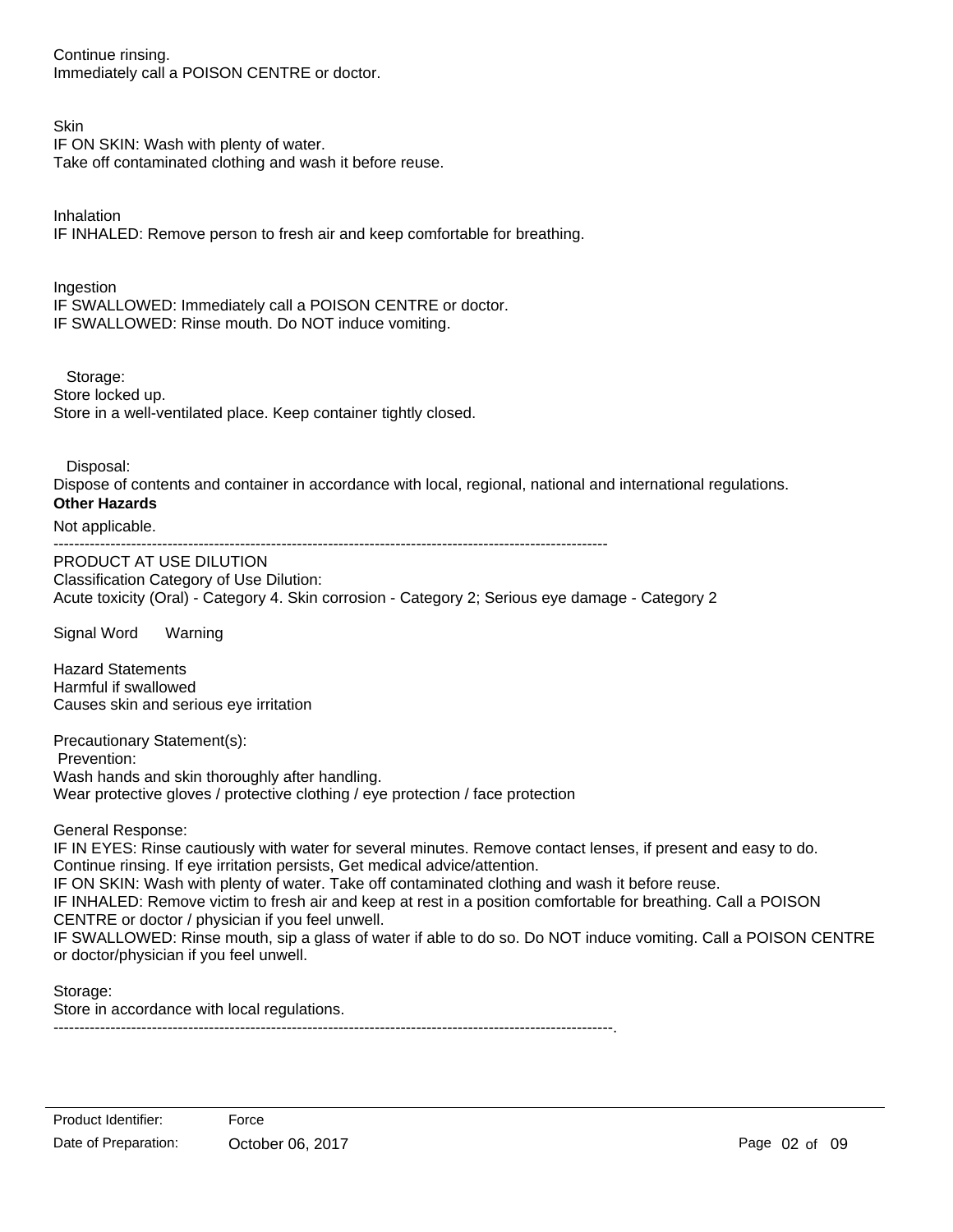# **SECTION 3. COMPOSITION/INFORMATION ON INGREDIENTS**

| <b>Chemical Name</b>                           | ∣CAS No.   | %        | <b>Other Identifiers</b> |  |
|------------------------------------------------|------------|----------|--------------------------|--|
| Sodium hydroxide                               | 1310-73-2  | 50-75    |                          |  |
| Nonylphenol Ethoxylate                         | 9016-45-9  | $10-20$  |                          |  |
| Benzenesulfonic acid, C10-16-alkyl derivatives | 68584-22-5 | $5 - 10$ |                          |  |
| 2-propenoic acid, homopolymer, sodium salt     | 9003-04-7  | $5 - 10$ |                          |  |

#### **Notes**

PRODUCT AT USE DILUTION

Contains ingredients listed above at weight % less than 0.5%

### PRODUCT AT USE DILUTION

No hazardous ingredients at dilution level.

# **SECTION 4. FIRST-AID MEASURES**

#### **First-aid Measures**

#### **Inhalation**

Remove source of exposure or move to fresh air. Get medical advice or attention if you feel unwell or are concerned.

#### **Skin Contact**

Wash gently and thoroughly with lukewarm, gently flowing water and mild soap for 5 minutes. Thoroughly clean clothing, shoes and leather goods before reuse or dispose of safely.

#### **Eye Contact**

Immediately rinse the contaminated eye(s) with lukewarm, gently flowing water for 15-20 minutes, while holding the eyelid(s) open. Seek immediate medical attention/advice.

#### **Ingestion**

Do NOT induce vomiting. Drink plenty of water. Never give anything by mouth to an unconscious person. If symptoms persist, call a physician.

#### **First-aid Comments**

Get medical advice or attention if you feel unwell or are concerned.

----------------------------------------------------------------------------------------------------------

# PRODUCT AT USE DILUTION

EYE CONTACT:

IF IN EYES: Rinse cautiously with water for several minutes. Remove contact lenses, if present and easy to do. Continue rinsing. If eye irritation persists, Get medical advice/attention.

### SKIN CONTACT:

Rinse immediately with plenty of water, also under the eyelids, for at least 15 minutes. Seek immediate medical attention / advice.

#### INHALATION:

Get medical attention if symptoms occur.

### INGESTION:

Rinse mouth. Get medical attention if symptoms occur. ----------------------------------------------------------------------------------------------------------.

### **Most Important Symptoms and Effects, Acute and Delayed**

None known.

### **Immediate Medical Attention and Special Treatment**

### **Special Instructions**

Treat symptomatically.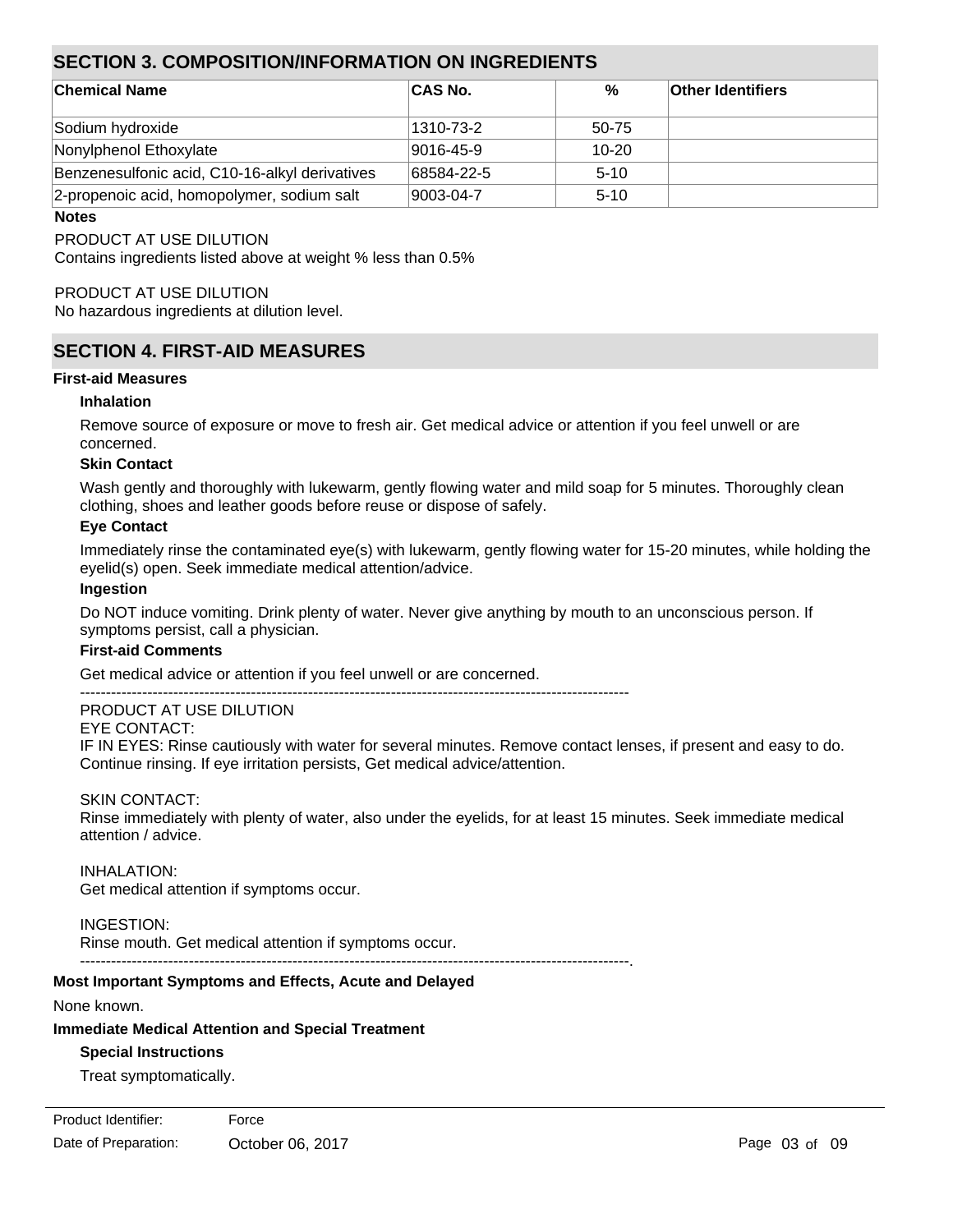# **SECTION 5. FIRE-FIGHTING MEASURES**

# **Extinguishing Media**

# **Suitable Extinguishing Media**

Water. Carbon dioxide (CO 2 ). Dry chemical.

# **Unsuitable Extinguishing Media**

None known.

# **Specific Hazards Arising from the Product**

Not sensitive to static discharge. Not sensitive to mechanical Impact.

# **Special Protective Equipment and Precautions for Fire-fighters**

As in any fire, wear self-contained breathing apparatus pressure-demand, MSHA/NIOSH (approved or equivalent) and full protective gear.

As in any fire, wear self-contained breathing apparatus pressure-demand, MSHA/NIOSH (approved or equivalent) and full protective gear.

# **SECTION 6. ACCIDENTAL RELEASE MEASURES**

# **Personal Precautions, Protective Equipment, and Emergency Procedures**

Avoid contact with skin, eyes and clothing. Do not breathe spray mist. Ensure adequate ventilation. Use personal protective equipment. If spilled, take caution, as material can cause surfaces to become slippery.

# **Environmental Precautions**

Avoid release to the environment. Collect spillage. See Section 12 for additional Ecological Information. Dispose of contents/container to an approved waste disposal plant.

# **Methods and Materials for Containment and Cleaning Up**

Contain and soak up spill with absorbent that does not react with spilled product.

Collect and reuse if possible. Following product recovery, flush area with water.

### **Other Information**

----------------------------------------------------------------------------------------------------------

### PRODUCT AT USE DILUTION

Personal precautions, protective equipment and emergency procedures:

Avoid contact with skin, eyes and clothing. Do not breathe spray mist. Ensure adequate ventilation. Use personal protective equipment. Solution can cause surfaces to become slippery

Environmental precautions:

Avoid release to the environment. Rinse or mop up use solutions. Solutions may be flushed down sanitary sewer drains.

Methods and materials for containment and cleaning up:

Stop leak if safe to do so. Contain spillage, and then collect with noncombustible absorbent material, (e.g. sand, earth, diatomaceous earth, vermiculite) and place in container for disposal according to local / national regulations (see section 13). For large spills, dike spilled material or otherwise contain material to ensure runoff does not reach a waterway.

----------------------------------------------------------------------------------------------------------.

# **SECTION 7. HANDLING AND STORAGE**

### **Precautions for Safe Handling**

Handle in accordance with good industrial hygiene and safety practice. Ensure adequate ventilation. Avoid contact with skin, eyes and clothing. Do not breathe vapours or spray mist. Do not eat, drink or smoke when using this product, or its use solutions.

### **Conditions for Safe Storage**

Keep container tightly closed. Keep container closed when not in use. Keep out of the reach of children.

----------------------------------------------------------------------------------------------------------

<u>Product Identification</u> Product Identifier: Force Date of Preparation: Cortober 06, 2017 **Date of Preparation:** Page 04 of 09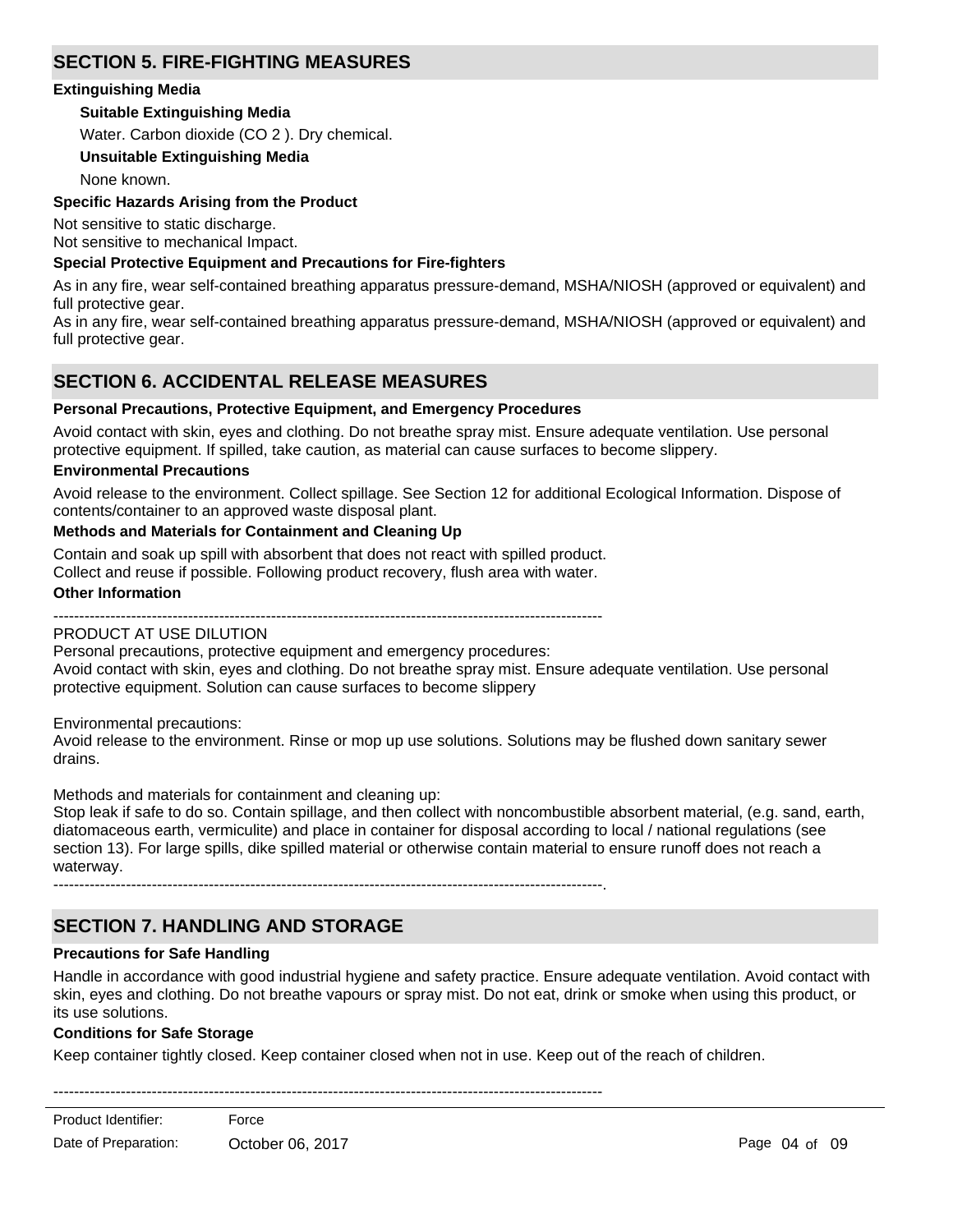#### Conditions for Safe Storage:

Keep out of reach of children. Store in suitable labeled containers.

----------------------------------------------------------------------------------------------------------.

# **SECTION 8. EXPOSURE CONTROLS/PERSONAL PROTECTION**

### **Control Parameters**

|                      | <b>ACGIH TLV®</b> |             | <b>OSHA PEL</b>     |                     | <b>AIHA WEEL</b> |            |
|----------------------|-------------------|-------------|---------------------|---------------------|------------------|------------|
| <b>Chemical Name</b> | TWA               | <b>STEL</b> | TWA                 | Ceilina             | 8-hr TWA         | <b>TWA</b> |
| Sodium hydroxide     | $\sqrt{2}$ mg/m3  |             | $ 2 \text{ mg/m}$ 3 | $ 2 \text{ ma/m3} $ |                  |            |

# **Appropriate Engineering Controls**

Provide eyewash in work area, if contact or splash hazard exists.

#### **Individual Protection Measures**

### **Eye/Face Protection**

Wear chemical safety goggles and face shield when contact is possible.

### **Skin Protection**

Rubber or vinyl gloves recommended when handling solid chemicals or their use solutions.

### **Respiratory Protection**

If exposure limits are exceeded or irritation is experienced, NIOSH/MSHA approved respiratory protection should be worn.

# **SECTION 9. PHYSICAL AND CHEMICAL PROPERTIES**

# **Basic Physical and Chemical Properties**

| Appearance                                                   | Brown.                                               |
|--------------------------------------------------------------|------------------------------------------------------|
| <b>Odour</b>                                                 | <b>Odourless</b>                                     |
| <b>Odour Threshold</b>                                       | Not available                                        |
| рH                                                           | Not applicable                                       |
| <b>Melting Point/Freezing Point</b>                          | 60 °C (140 °F) (melting); Not applicable (freezing)  |
| <b>Initial Boiling Point/Range</b>                           | Not available                                        |
| <b>Flash Point</b>                                           | Not available                                        |
| <b>Evaporation Rate</b>                                      | Not applicable                                       |
| <b>Flammability (solid, gas)</b>                             | Not applicable                                       |
| <b>Upper/Lower Flammability or</b><br><b>Explosive Limit</b> | Not applicable (upper); Not applicable (lower)       |
| <b>Vapour Pressure</b>                                       | Not applicable                                       |
| Vapour Density (air = 1)                                     | Not applicable                                       |
| <b>Relative Density (water = 1)</b>                          | Not available                                        |
| <b>Solubility</b>                                            | Soluble in water; Not available (in other liquids)   |
| <b>Partition Coefficient,</b><br>n-Octanol/Water (Log Kow)   | Not applicable                                       |
| <b>Auto-ignition Temperature</b>                             | Not applicable                                       |
| <b>Decomposition Temperature</b>                             | Not available                                        |
| <b>Viscosity</b>                                             | Not applicable (kinematic); Not applicable (dynamic) |
| <b>Other Information</b>                                     |                                                      |
| <b>Physical State</b>                                        | Solid                                                |
|                                                              |                                                      |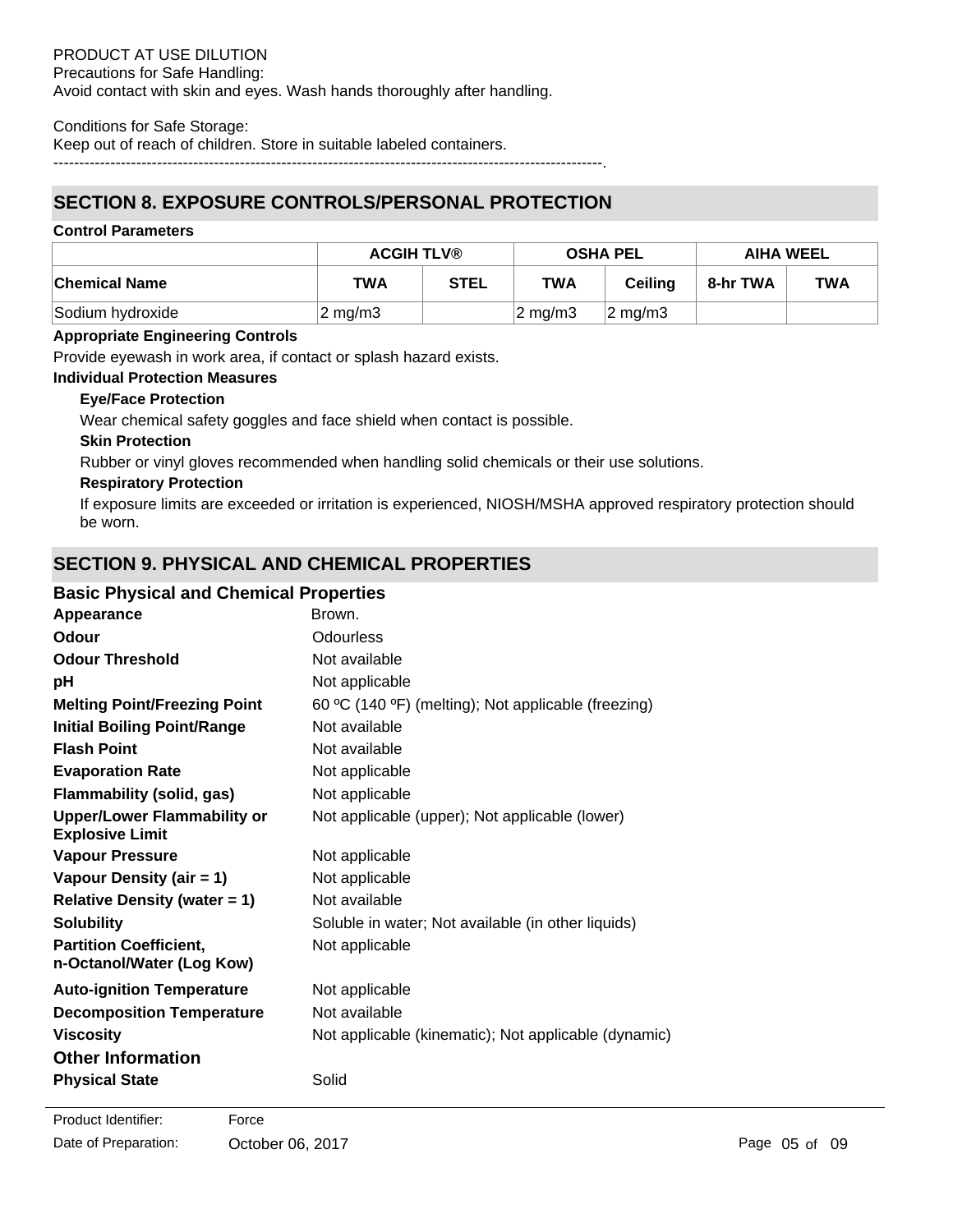# **SECTION 10. STABILITY AND REACTIVITY**

**Chemical Stability** Normally stable. **Conditions to Avoid** None known. **Incompatible Materials** None known. **Hazardous Decomposition Products** None known. **Possibility of Hazardous Reactions** None expected under normal conditions of storage and use. **Reactivity** None known.

# **SECTION 11. TOXICOLOGICAL INFORMATION**

# **Likely Routes of Exposure**

Eye contact; skin contact.

# **Acute Toxicity**

| ∣Chemical Name                                                   | <b>LC50</b>                                        | LD50 (oral)                                                                                           | LD50 (dermal)       |  |  |
|------------------------------------------------------------------|----------------------------------------------------|-------------------------------------------------------------------------------------------------------|---------------------|--|--|
| Benzenesulfonic acid,<br>C10-16-alkyl derivatives                | Not available                                      | 1470 mg/kg (rat)                                                                                      | > 2000 mg/kg (rat)  |  |  |
| Nonylphenol Ethoxylate                                           | Not available                                      | 3310 mg/kg (rat)                                                                                      | 2000 mg/kg (rabbit) |  |  |
| Sodium hydroxide                                                 | Not available<br>Not available<br>1350 mg/kg (rat) |                                                                                                       |                     |  |  |
| LC50: No information was located.                                |                                                    |                                                                                                       |                     |  |  |
| LD50 (oral): No information was located.                         |                                                    |                                                                                                       |                     |  |  |
| LD50 (dermal): No information was located.                       |                                                    |                                                                                                       |                     |  |  |
| <b>Skin Corrosion/Irritation</b>                                 |                                                    |                                                                                                       |                     |  |  |
| Causes severe skin burns.                                        |                                                    |                                                                                                       |                     |  |  |
| <b>Serious Eye Damage/Irritation</b>                             |                                                    |                                                                                                       |                     |  |  |
| Causes serious eye damage.                                       |                                                    |                                                                                                       |                     |  |  |
| <b>STOT (Specific Target Organ Toxicity) - Single Exposure</b>   |                                                    |                                                                                                       |                     |  |  |
| <b>Inhalation</b>                                                |                                                    |                                                                                                       |                     |  |  |
| May cause irritation of respiratory tract.                       |                                                    |                                                                                                       |                     |  |  |
| Ingestion                                                        |                                                    |                                                                                                       |                     |  |  |
|                                                                  |                                                    | Harmful if swallowed. Ingestion may cause gastrointestinal irritation, nausea, vomiting and diarrhea. |                     |  |  |
| <b>Aspiration Hazard</b>                                         |                                                    |                                                                                                       |                     |  |  |
| No information was located.                                      |                                                    |                                                                                                       |                     |  |  |
| <b>STOT (Specific Target Organ Toxicity) - Repeated Exposure</b> |                                                    |                                                                                                       |                     |  |  |
| No information available.                                        |                                                    |                                                                                                       |                     |  |  |
| <b>Decniratory and/or Skin Sensitization</b>                     |                                                    |                                                                                                       |                     |  |  |

### **Respiratory and/or Skin Sensitization**

No information available.

# **Carcinogenicity**

Not a carcinogen.

**Product Identifier:** Force

Date of Preparation: Cotober 06, 2017 Content of Page 06 of 09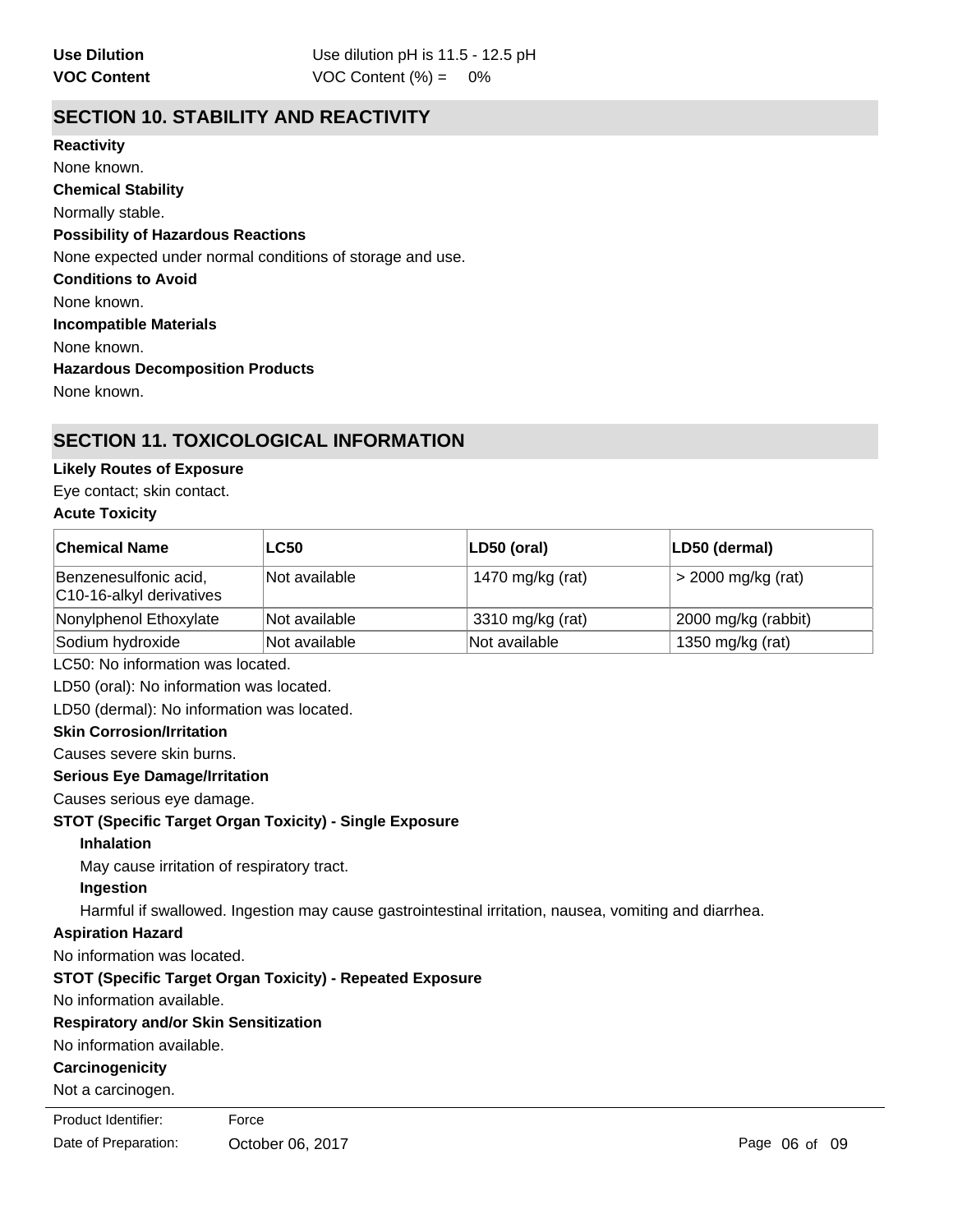**Development of Offspring** No information was located. **Reproductive Toxicity** No information was located. **Germ Cell Mutagenicity** Not mutagenic. **Interactive Effects** No information was located. **Other Information** --------------------------------------------------------------------------------------- **Sexual Function and Fertility Effects on or via Lactation** No information was located.

#### PRODUCT AT USE DILUTION

Inhalation: May cause irritation of respiratory tract. Eye Contact: Causes eye irritation. Skin Contact: Causes skin irritation. Ingestion: Harmful if swallowed. Ingestion may cause gastrointestinal irritation, nausea, vomiting, and diarrhea.

---------------------------------------------------------------------------------------

# **SECTION 12. ECOLOGICAL INFORMATION**

#### **Ecotoxicity**

Harmful, with long lasting effects to aquatic life, based on acute toxicity tests.

# **Acute Aquatic Toxicity**

| <b>Chemical Name</b>                              | <b>LC50 Fish</b>                                                                       | <b>EC50 Crustacea</b>                                 | <b>ErC50 Aquatic</b><br><b>Plants</b> | ErC50 Algae         |
|---------------------------------------------------|----------------------------------------------------------------------------------------|-------------------------------------------------------|---------------------------------------|---------------------|
| 2-propenoic acid,<br>homopolymer, sodium salt     | Not available                                                                          | Not available                                         | Not available                         | Not available       |
| Benzenesulfonic acid,<br>C10-16-alkyl derivatives | $0.97 \text{ mg/L}$<br>(Oncorhynchus<br>mykiss (rainbow<br>trout); 96-hour;<br>static) | 2.9 mg/L (Daphnia<br>magna (water flea);<br>48-hour)  | Not available                         | 0.97 mg/L (96-hour) |
| Nonylphenol Ethoxylate                            | 1.8 mg/L (Lepomis<br>macrochirus<br>(bluegill); 96-hour)                               | 12.2 mg/L (Daphnia<br>magna (water flea);<br>48-hour) | Not available                         | Not available       |
| Sodium hydroxide                                  | 45.4 mg/L (Lepomis<br>macrochirus<br>(bluegill); static)                               | Not available                                         | Not available                         | Not available       |

#### **Persistence and Degradability**

No information available.

# **Bioaccumulative Potential**

No information available.

**Mobility in Soil**

No information was located.

### **Other Adverse Effects**

There is no information available.

# **SECTION 13. DISPOSAL CONSIDERATIONS**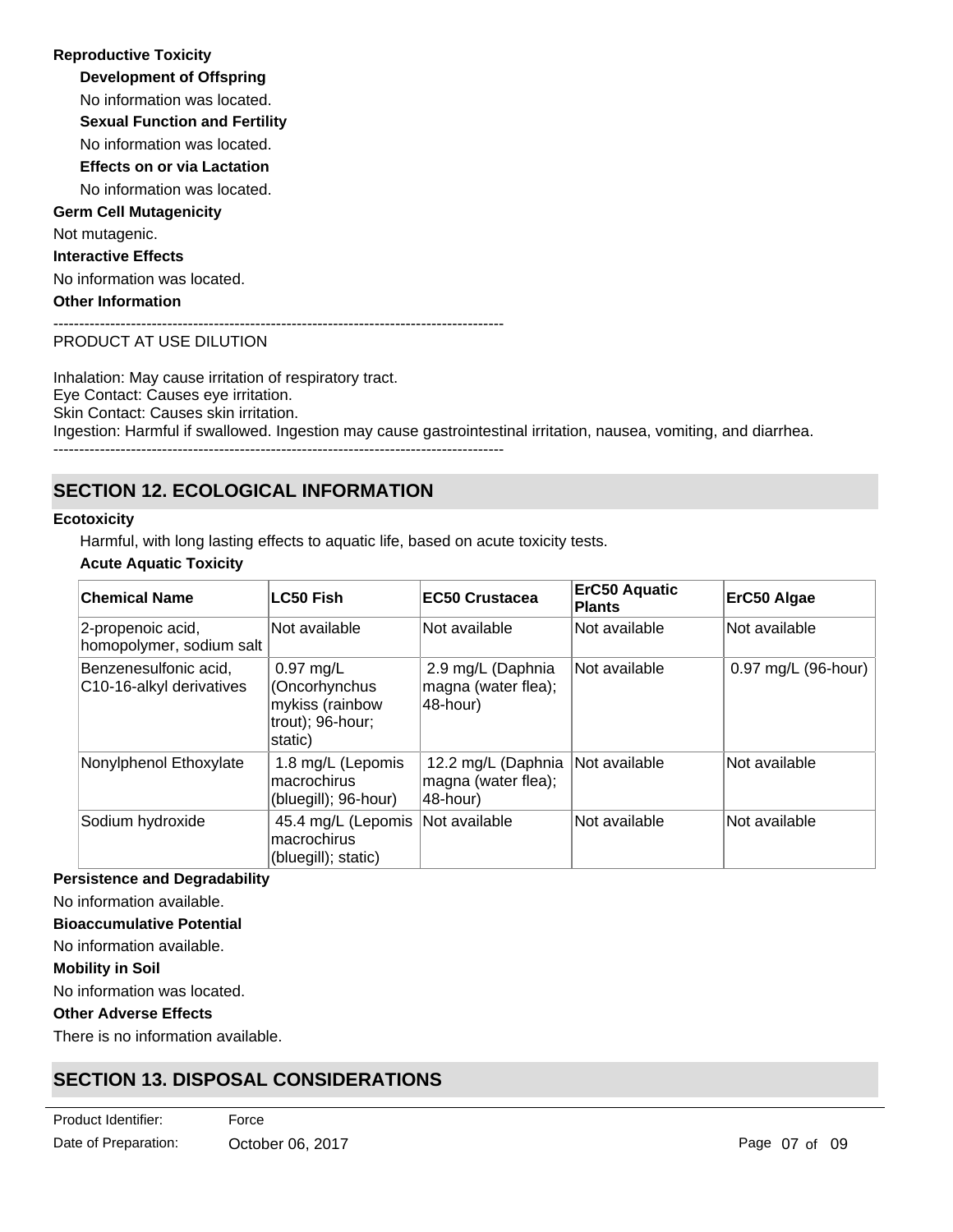# **Disposal Methods**

Dispose of contents and container in accordance with local, regional, national and international regulations.

# **SECTION 14. TRANSPORT INFORMATION**

Not applicable

| <b>Regulation</b> | UN No. | <b>Proper Shipping Name</b>                                     | <b>Transport Hazard</b><br>Class(es) | <b>Packing</b><br>Group |
|-------------------|--------|-----------------------------------------------------------------|--------------------------------------|-------------------------|
| <b>IUS DOT</b>    | UN3262 | Corrosive Solid, basic, inorganic, n.o.s. (Sodium<br>hydroxide) |                                      |                         |

**Environmental Hazards**

**Special Precautions** Not applicable

# **Transport in Bulk According to Annex II of MARPOL 73/78 and the IBC Code**

Not applicable

**Emergency Response** 154 **Guide No.**

# **SECTION 15. REGULATORY INFORMATION**

# **Safety, Health and Environmental Regulations**

#### **Canada**

# **Domestic Substances List (DSL) / Non-Domestic Substances List (NDSL)**

All ingredients are listed on the DSL/NDSL.

### **USA**

# **Toxic Substances Control Act (TSCA) Section 8(b)**

All ingredients are listed on the TSCA Inventory.

### **Additional USA Regulatory Lists**

SARA Title III - Section 313:

Section 313 of Title III of the Superfund Amendments and Reauthorization Act of 1986 (SARA). This product does contain chemicals which are subject to the reporting requirements of the Act and Title 40 of the Code of Federal Regulations, Part 372.

SARA Title III - Section 311/312:

| Acute Health Hazard               | Yes |    |
|-----------------------------------|-----|----|
| Chronic Health Hazard             | N٥  |    |
| Fire Hazard                       | No  |    |
| Sudden Release of Pressure Hazard |     | N٥ |
| Reactive Hazard                   |     | N٥ |

California Proposition 65 This product contains no Proposition 65 chemicals.

U.S. EPA Label Information EPA Pesticide Registration Number : Not applicable.

### **Clean Water Act**

This product contains the following substances which are regulated pollutants pursuant to the Clean Water Act (40 CFR 122.21 and 40 CFR 122.42):

CWA - Hazardous Substances :. (Sodium hydroxide)

# **CERCLA**

This material, as supplied, contains one or more substances regulated as a hazardous substance under the Comprehensive Environmental Response Compensation and Liability Act (CERCLA) (40 CFR 302):